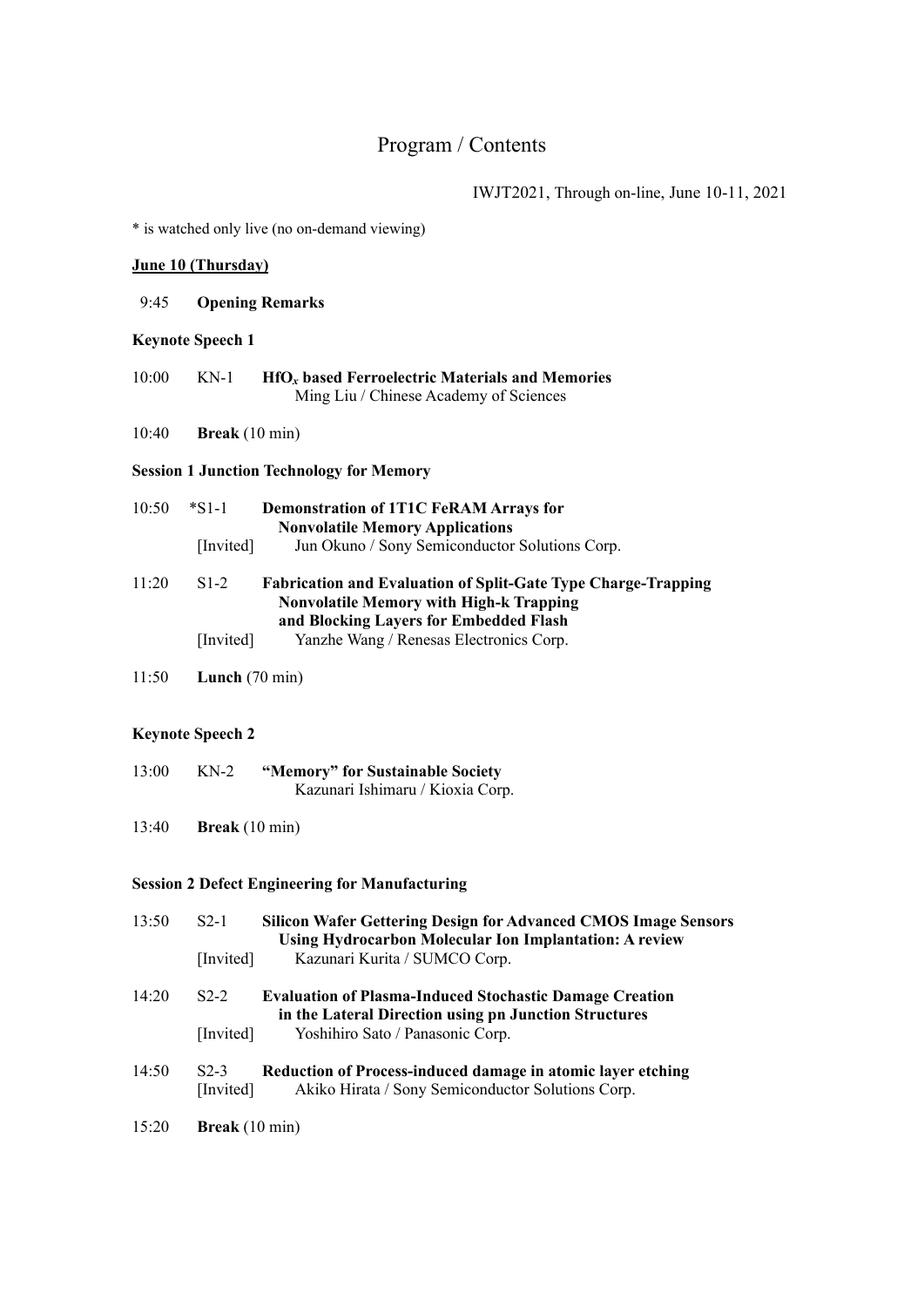# **Session 3 Contact Technology (1)**

| 15:30 | $*S3-1$             | Source/Drain Contact Engineering of InGaZnO Channel BEOL<br><b>Transistor for Low Contact Resistance and</b><br><b>Suppressing Channel Shortening Effect</b>                                                              |
|-------|---------------------|---------------------------------------------------------------------------------------------------------------------------------------------------------------------------------------------------------------------------|
|       | [Invited]           | Yuta Sato / Kioxia Corp.                                                                                                                                                                                                  |
| 16:00 | $S3-2$              | Ni <sub>2</sub> P Contact Technology for 300 mm Si Photonics Platform<br>Philippe Rodriguez / Univ. Grenoble Alpes, CEA-Leti                                                                                              |
| 16:20 | $S3-3$              | <b>Impact of Nanosecond Laser Annealing on the Formation</b><br>of Titanium Silicides                                                                                                                                     |
|       | [Invited]           | Sébastien Kerdilès / Univ. Grenoble Alpes, CEA-Leti                                                                                                                                                                       |
| 16:50 | Break (10 min)      |                                                                                                                                                                                                                           |
|       |                     | <b>Session 4 Annealing Technology</b>                                                                                                                                                                                     |
| 17:00 | $S4-1$              | <b>Solid Phase Recrystallization and Dopant Activation in Arsenic</b><br>Ion-Implanted Silicon-On-Insulator by UV Laser Annealing                                                                                         |
|       | [Invited]           | Toshiyuki Tabata / Laser Systems & Solutions of Europe (LASSE)                                                                                                                                                            |
| 17:30 | $S4-2$<br>[Invited] | Stress relaxation and dopant activation in nsec laser annealed SiGe<br>Fuccio Cristiano / LAAS-CNRS                                                                                                                       |
| 18:00 | $*S4-3$             | <b>Newly Developed Heat Source Combined with Short-Duration</b><br>Flash Lamp Annealing (FLA) Featuring a Low Thermal Budget<br>and Low Environmental Load<br>Hideaki Tanimura / SCREEN Semiconductor Solutions Co., Ltd. |
| 18:20 |                     | Preparation time of drink and foods yourself (40 min)                                                                                                                                                                     |

19:00 **Online Banquet** (120 min)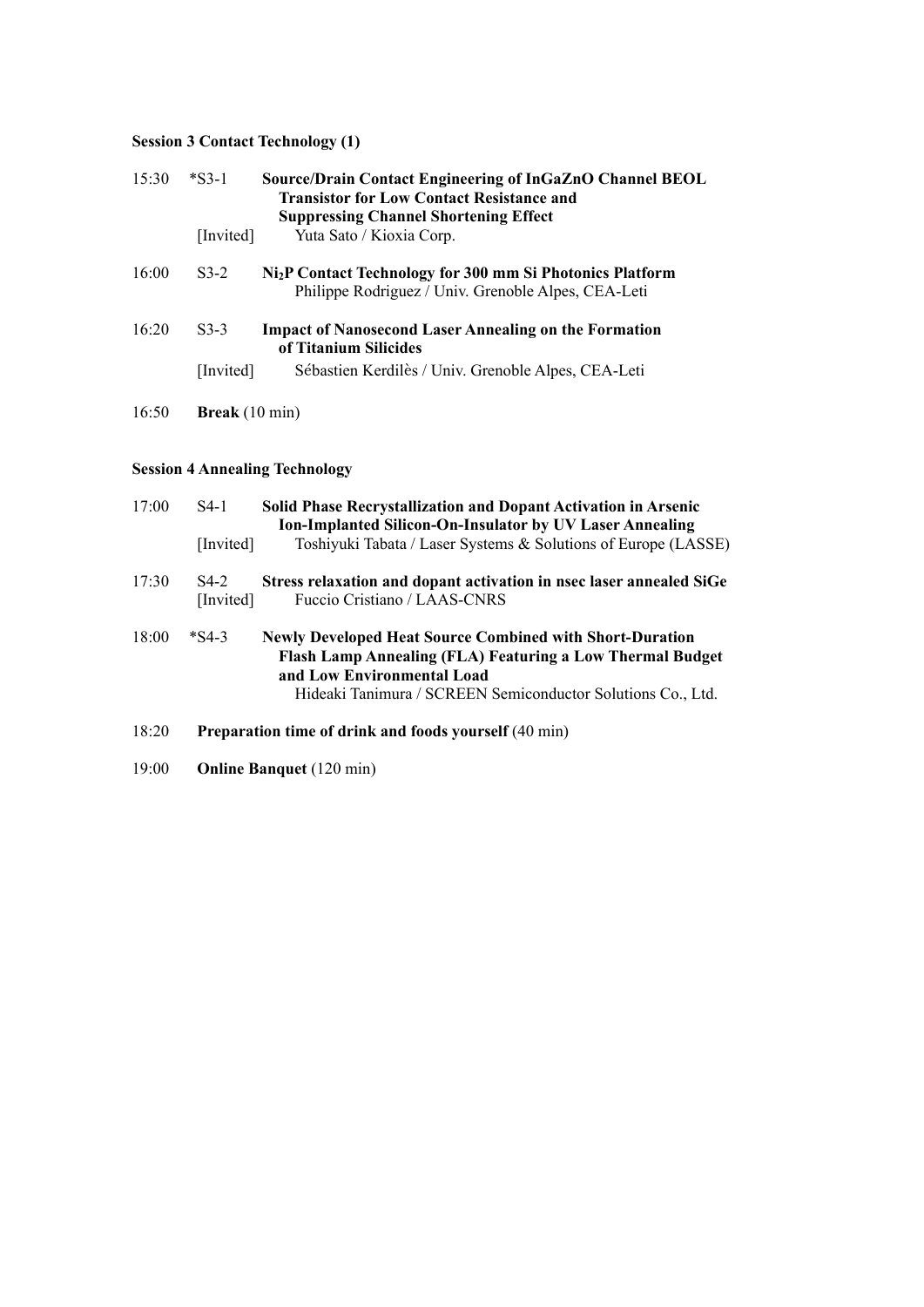# **June 11 (Friday)**

# **Keynote Speech 3**

| 9:30  | $KN-3$                          | Advanced packaging solutions for high performance memory<br>Akshay Singh / Micron Technology, Inc.                                                              |
|-------|---------------------------------|-----------------------------------------------------------------------------------------------------------------------------------------------------------------|
| 10:10 | <b>Break</b> $(10 \text{ min})$ |                                                                                                                                                                 |
|       |                                 | <b>Session 5 Contact Technology (2)</b>                                                                                                                         |
| 10:20 | $S5-1$                          | <b>Recent Advances in Contact Resistance Improvement</b>                                                                                                        |
|       | [Invited]                       | in Advanced Logic<br>Hans Van Meer/ Applied Materials Inc.                                                                                                      |
| 10:50 | $S5-2$                          | <b>Study of Dopant Activation in Si Employing Differential Hall</b><br><b>Effect Metrology (DHEM)</b><br>Abhijeet Joshi / Active Layer Parametrics (ALP)        |
| 11:10 | $S5-3$                          | Improved interface uniformity of epitaxial HfGe2/Ge(001) contact<br>by microfabrication and its electron conduction property<br>Kentaro Kasahara / Nagoya Univ. |
| 11:30 | $S5-4$                          | <b>Advanced contact technology for InGaAs NMOS</b>                                                                                                              |
|       | [Invited]                       | and Ge PMOS devices<br>Sunil Babu Eadi / Chungnam National Univ.                                                                                                |
|       |                                 | <b>Session 6 Junction Technology for Functional Devices</b>                                                                                                     |
| 12:00 | $S6-1$<br>[Invited]             | <b>Novel Photodetectors Based on SOI and Two-dimensional Materials</b><br>Jing Wan / Fudan Univ.                                                                |
| 12:30 | Lunch $(60 \text{ min})$        |                                                                                                                                                                 |
|       | <b>Keynote Speech 4</b>         |                                                                                                                                                                 |
| 13:30 | $KN-4$                          | Vacancy complexes acting as midgap recombination centers<br>in (Al,Ga)N semiconductors<br>Shigefusa F. Chichibu / Tohoku Univ.                                  |
| 14:10 | Break (10 min)                  |                                                                                                                                                                 |
|       |                                 | <b>Session 7 Defect Characterization for Power Devices</b>                                                                                                      |
| 14:20 | $S7-1$                          | <b>Cathodoluminescence Study of Damage Formation and Recovery</b><br>in Si-ion-implanted $\beta$ -Ga <sub>2</sub> O <sub>3</sub>                                |
|       | [Invited]                       | Ryuichi Sugie / Toray Research Center Inc.                                                                                                                      |
| 14:50 | $S7-2$                          | Dose monitoring in MeV energy hydrogen implanted silicon<br>by photo-modulated reflectance measurements                                                         |
|       | [Invited]                       | János Szívós / Semilab Hungary Ltd.                                                                                                                             |